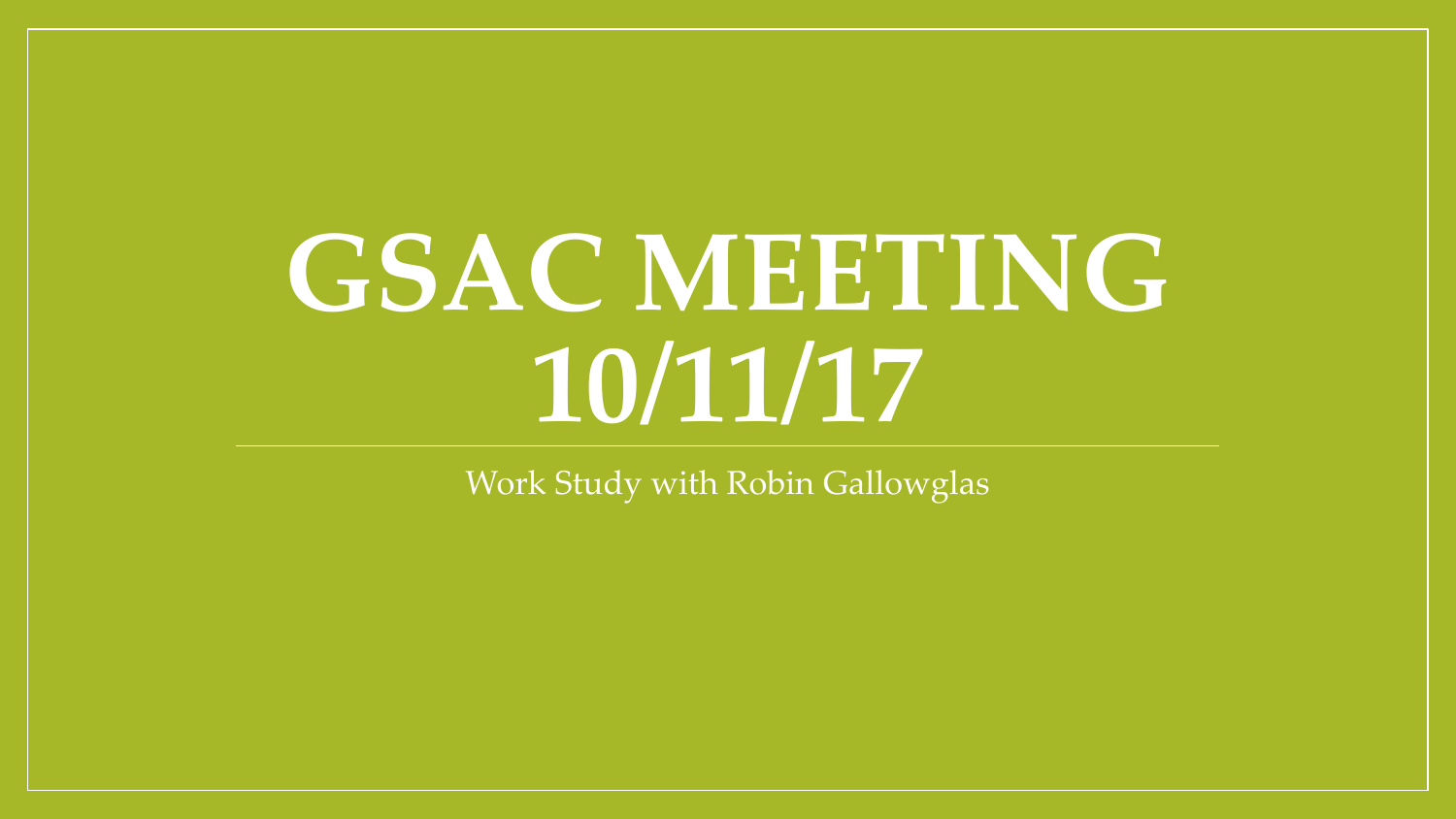## Determining Eligibility in RPAAWRD

|                      | Oracle Fusion Middleware Forms Services (prod) : Open > RPAAWRD [Q]<br>File Edit Options Block Item Record Query Tools Help<br>日の日1日相西日<br>命節<br>有Award Form RPAAWRD 8.27 (prod)<br>ान<br>1718<br>ID:<br>Aid Year: |                    | 8 8 8 8 6 1 8 1 8 1 9 1 4 1 4 1 6 1 8 1 9 1 2 |                              |                                                      |                         |                   |                                    | $\Box$ D $\times$                 |
|----------------------|--------------------------------------------------------------------------------------------------------------------------------------------------------------------------------------------------------------------|--------------------|-----------------------------------------------|------------------------------|------------------------------------------------------|-------------------------|-------------------|------------------------------------|-----------------------------------|
|                      | Award Maintenance                                                                                                                                                                                                  | Award Schedule     | Disbursement Schedule                         |                              | Direct Loan Interface                                |                         |                   |                                    | Amount the student has            |
| What was awarded     | <b>Fund Awards</b><br>Description<br>Fund<br>⊡                                                                                                                                                                     | <b>Status</b><br>⊡ | Amounts<br>Offered                            | Overrides<br>Accepted        | Locks/ Indicators<br><b>Declined or</b><br>Cancelled | Memoed or<br>Authorized | Paid              | Schedule                           | actually accepted/been<br>awarded |
| to the student from  | UCD Campus Fee Grant GD<br>CFGGD                                                                                                                                                                                   | <b>ACPT</b>        | 600.00                                        | 600.00                       |                                                      |                         | 200.00            |                                    |                                   |
| <b>Financial Aid</b> | DSTFDU Fed Direct Unsub Loan                                                                                                                                                                                       | OFRD               | 20,500.00                                     |                              |                                                      |                         |                   |                                    |                                   |
|                      | Supp PhD NRST 17-18-Stipen<br><b>FDWU</b>                                                                                                                                                                          | <b>ACPT</b>        | 4,000.00                                      | 4,000.00                     |                                                      | 1,300.00                |                   |                                    |                                   |
| What has been        | Grad TA Hith Rem Fee-Fall-GD<br><b>GHTF</b>                                                                                                                                                                        | <b>ACPT</b>        | 1,477.77                                      | 1,477.77                     |                                                      |                         | 1,477.77          | n.                                 |                                   |
| awarded to the       | <b>GTAF</b><br>Grad TA Fee Remission-Fall-G ACPT                                                                                                                                                                   |                    | 4,210.00                                      | 4,210.00                     |                                                      |                         | 4,210.00          | n.                                 |                                   |
| student              |                                                                                                                                                                                                                    |                    |                                               |                              |                                                      |                         |                   | $\Box$                             |                                   |
|                      |                                                                                                                                                                                                                    |                    |                                               |                              |                                                      |                         |                   | $\Box$                             |                                   |
| (fellowship,         |                                                                                                                                                                                                                    |                    |                                               |                              |                                                      |                         |                   | $\Box$<br>$\overline{\phantom{a}}$ |                                   |
| employment           |                                                                                                                                                                                                                    | <b>Total:</b>      | 30,787.77                                     | 10,287.77                    |                                                      | 1,300.00                | 5,887.77          |                                    |                                   |
| remissions)          |                                                                                                                                                                                                                    |                    |                                               |                              |                                                      |                         |                   |                                    |                                   |
|                      | Packaging Group<br>Pell<br>Summary                                                                                                                                                                                 | Loans              |                                               |                              |                                                      |                         |                   |                                    |                                   |
|                      | Offered:                                                                                                                                                                                                           | 30,787.77          | <b>Aid Period:</b><br><b>FULLGR</b>           |                              | <b>Budget</b>                                        | EFC                     | <b>Gross Need</b> | <b>Unmet Need</b>                  |                                   |
|                      | Resource:                                                                                                                                                                                                          | .00 <sub>1</sub>   | <b>Pell Aid Period:</b>                       | FM:                          | 36,444.00                                            | 1,038                   | 35,406.00         | 5,656.23                           | = Gross Need-                     |
|                      | <b>Crossover Pell Award:</b>                                                                                                                                                                                       |                    |                                               | IM:                          |                                                      |                         |                   |                                    |                                   |
|                      | <b>Crossover Aid Year:</b>                                                                                                                                                                                         |                    | <b>Budget Group:</b>                          | GROFNH <sup>1</sup><br>Pell: |                                                      | 1,038                   |                   |                                    | <b>Total Offered</b>              |
|                      | $\Box$ Packaging Lock                                                                                                                                                                                              |                    |                                               | <b>Period Budget Gr</b>      | Detail                                               | <b>BBAYS AV</b>         | <b>l</b> led      |                                    |                                   |
|                      |                                                                                                                                                                                                                    |                    |                                               |                              |                                                      |                         |                   |                                    |                                   |
|                      |                                                                                                                                                                                                                    |                    |                                               |                              |                                                      |                         |                   |                                    |                                   |
|                      |                                                                                                                                                                                                                    |                    |                                               |                              | Budget as                                            | Student                 | <b>Budget</b>     |                                    |                                   |
|                      |                                                                                                                                                                                                                    |                    |                                               |                              | determined by                                        | contribution            | minus EFC         |                                    |                                   |
|                      |                                                                                                                                                                                                                    |                    |                                               |                              | financial aid                                        | determined by           |                   |                                    |                                   |
|                      |                                                                                                                                                                                                                    |                    |                                               |                              |                                                      | <b>FAFSA</b>            |                   |                                    |                                   |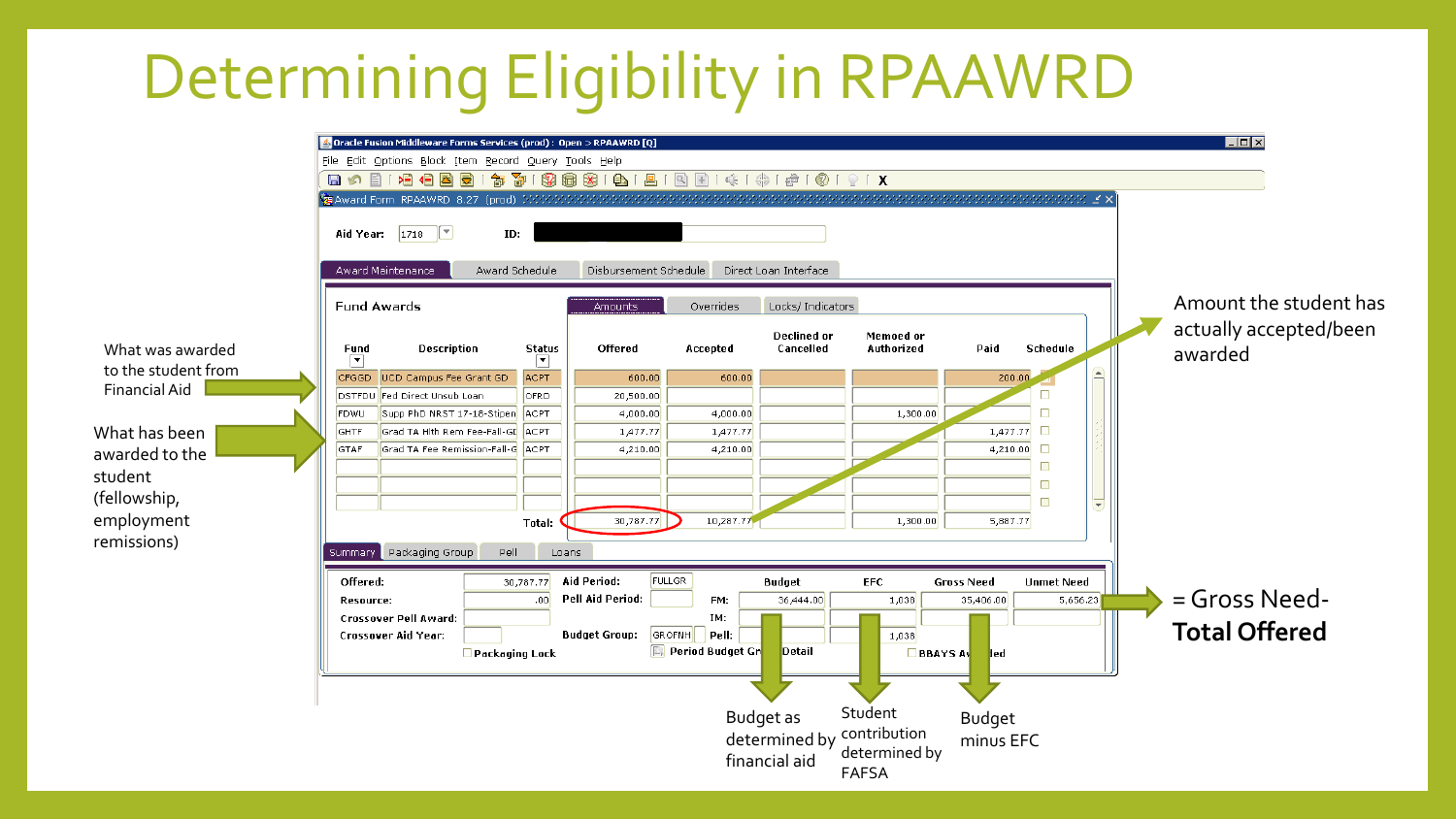### How Do I Determine Eligibility?

**Step 1:** Have the student accept or decline any outstanding Financial Aid awards in MyAwards.

**Step 2:** Determine if the student will be employed or receive any fellowships for the rest of the fiscal year (Summer 2017 to Spring 2018) beyond what is already listed on the screen.

For the purpose of this example, we will assume the student will decline all of the loan, is scheduled to TA in Winter and be a work study GSR in Spring, but has no other fellowship awards.

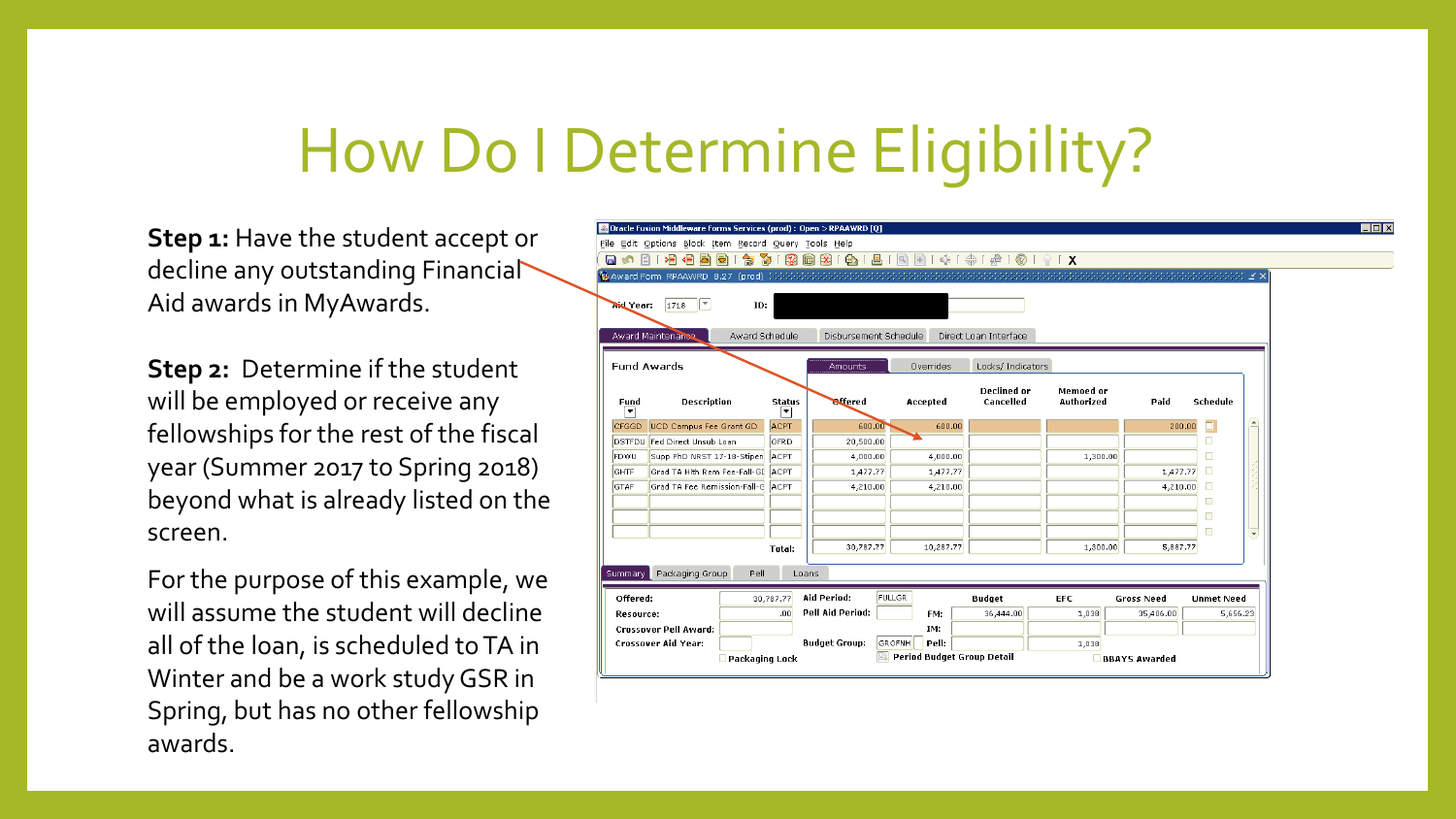## How Do I Determine Eligibility? (Cont.)

Step 3: Take the accepted aid amount and add any awards not posted. In this example, we would take \$10,287.77 and add health insurance (\$1,477.77 x2), TA fee remission ( $\frac{4}{2}$ 210 X 1) and GSR fee remission (\$4,485.99), for a total of \$21,939.30. **\*Reminder: Do not include** 

**salary.** Step 4: Take the Gross Need and

minus the total from above. In this example, this would be \$35, 406 minus \$21,939.30, which



equals  $\frac{1}{3}$ , 466.70.  $\left| \frac{1}{1} \right|$  This is the student's actual unmet need (aka the amount available for work study).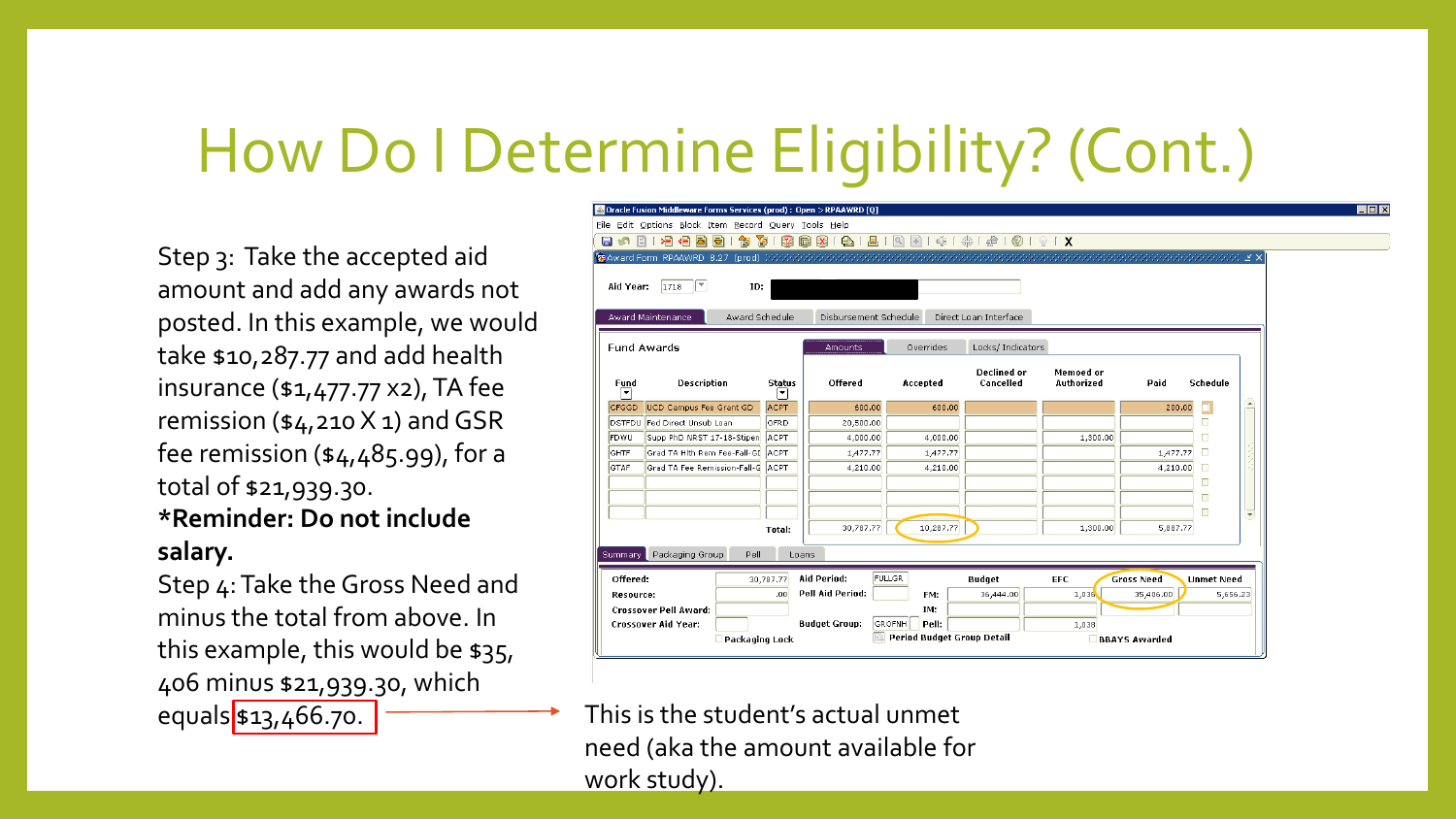### How Do I Determine Eligibility? (Cont.)

Step 5: Check out the OGS website to see how much each work study unit will "cost' the student. For 17-18, each work study unit costs \$2900.

Step 6: Take the amount from Step 4 and divide it by \$2900. For this example, that would be  $$13,466.70$   $$2900 = 4.64$ . This means the student would be eligible for roughly 4 units of work study (or 2 quarters of 50% GSRs).

|                    | Oracle Fusion Middleware Forms Services (prod): Open > RPAAWRD [0] |                    |                       |                                             |                                 |                         |                      |                   |   |
|--------------------|--------------------------------------------------------------------|--------------------|-----------------------|---------------------------------------------|---------------------------------|-------------------------|----------------------|-------------------|---|
|                    | File Edit Options Block Item Record Query Tools Help               |                    |                       |                                             |                                 |                         |                      |                   |   |
|                    | 匍<br>日の日1泊伯因同1                                                     | $7 - 12$           |                       | 8 8 9 1 8 1 8 1 9 8 1 4 1 4 1 6 1 7 1 9 1 8 |                                 |                         |                      |                   |   |
|                    |                                                                    |                    |                       |                                             |                                 |                         |                      |                   |   |
|                    |                                                                    |                    |                       |                                             |                                 |                         |                      |                   |   |
| Aid Year:          | $\mathbb{F}$<br>1718<br>ID:                                        |                    |                       |                                             |                                 |                         |                      |                   |   |
|                    |                                                                    |                    |                       |                                             |                                 |                         |                      |                   |   |
| Award Maintenance  | Award Schedule                                                     |                    | Disbursement Schedule |                                             | Direct Loan Interface           |                         |                      |                   |   |
|                    |                                                                    |                    |                       |                                             |                                 |                         |                      |                   |   |
| <b>Fund Awards</b> |                                                                    |                    | <b>Amounts</b>        | Overrides                                   | Locks/ Indicators               |                         |                      |                   |   |
|                    |                                                                    |                    |                       |                                             |                                 |                         |                      |                   |   |
|                    | Description                                                        |                    | Offered               | Accepted                                    | <b>Declined or</b><br>Cancelled | Memoed or<br>Authorized | Paid                 | <b>Schedule</b>   |   |
| Fund<br>◥          |                                                                    | <b>Status</b><br>◥ |                       |                                             |                                 |                         |                      |                   |   |
| <b>CFGGD</b>       | UCD Campus Fee Grant GD                                            | <b>ACPT</b>        | 600.00                | 600.00                                      |                                 |                         |                      | 200.00            |   |
|                    | DSTFDU Fed Direct Unsub Loan                                       | OFRD               | 20,500.00             |                                             |                                 |                         |                      | □                 |   |
| FDWU               | Supp PhD NRST 17-18-Stipen                                         | <b>ACPT</b>        | 4,000.00              | 4,000.00                                    |                                 | 1,300.00                |                      | п                 |   |
| GHTF               | Grad TA Hith Rem Fee-Fall-GL ACPT                                  |                    | 1,477.77              | 1,477.77                                    |                                 |                         | 1,477.77             | □                 |   |
| <b>GTAF</b>        | Grad TA Fee Remission-Fall-G                                       | <b>ACPT</b>        | 4,210.00              | 4,210.00                                    |                                 |                         | 4,210.00             | л                 |   |
|                    |                                                                    |                    |                       |                                             |                                 |                         |                      | $\Box$            |   |
|                    |                                                                    |                    |                       |                                             |                                 |                         |                      | П                 |   |
|                    |                                                                    |                    |                       |                                             |                                 |                         |                      | П                 | ₹ |
|                    |                                                                    | Total:             | 30,787.77             | 10,287.77                                   |                                 | 1,300.00                | 5,887.77             |                   |   |
|                    |                                                                    |                    |                       |                                             |                                 |                         |                      |                   |   |
|                    | Summary Packaging Group<br>Pell                                    |                    | Loans                 |                                             |                                 |                         |                      |                   |   |
| Offered:           |                                                                    | 30,787.77          | Aid Period:           | <b>FULLGR</b>                               | <b>Budget</b>                   | <b>EFC</b>              | <b>Gross Need</b>    | <b>Unmet Need</b> |   |
| Resource:          |                                                                    | .00.               | Pell Aid Period:      | FM:                                         | 36,444.00                       | 1,038                   | 35,406.00            | 5,656.23          |   |
|                    | Crossover Pell Award:                                              |                    |                       | IM:                                         |                                 |                         |                      |                   |   |
|                    | <b>Crossover Aid Year:</b>                                         |                    | <b>Budget Group:</b>  | Pell:<br><b>GROFNH</b>                      |                                 | 1,038                   |                      |                   |   |
|                    | $\Box$ Packaging Lock                                              |                    |                       | Period Budget Group Detail                  |                                 |                         | <b>BBAYS Awarded</b> |                   |   |
|                    |                                                                    |                    |                       |                                             |                                 |                         |                      |                   |   |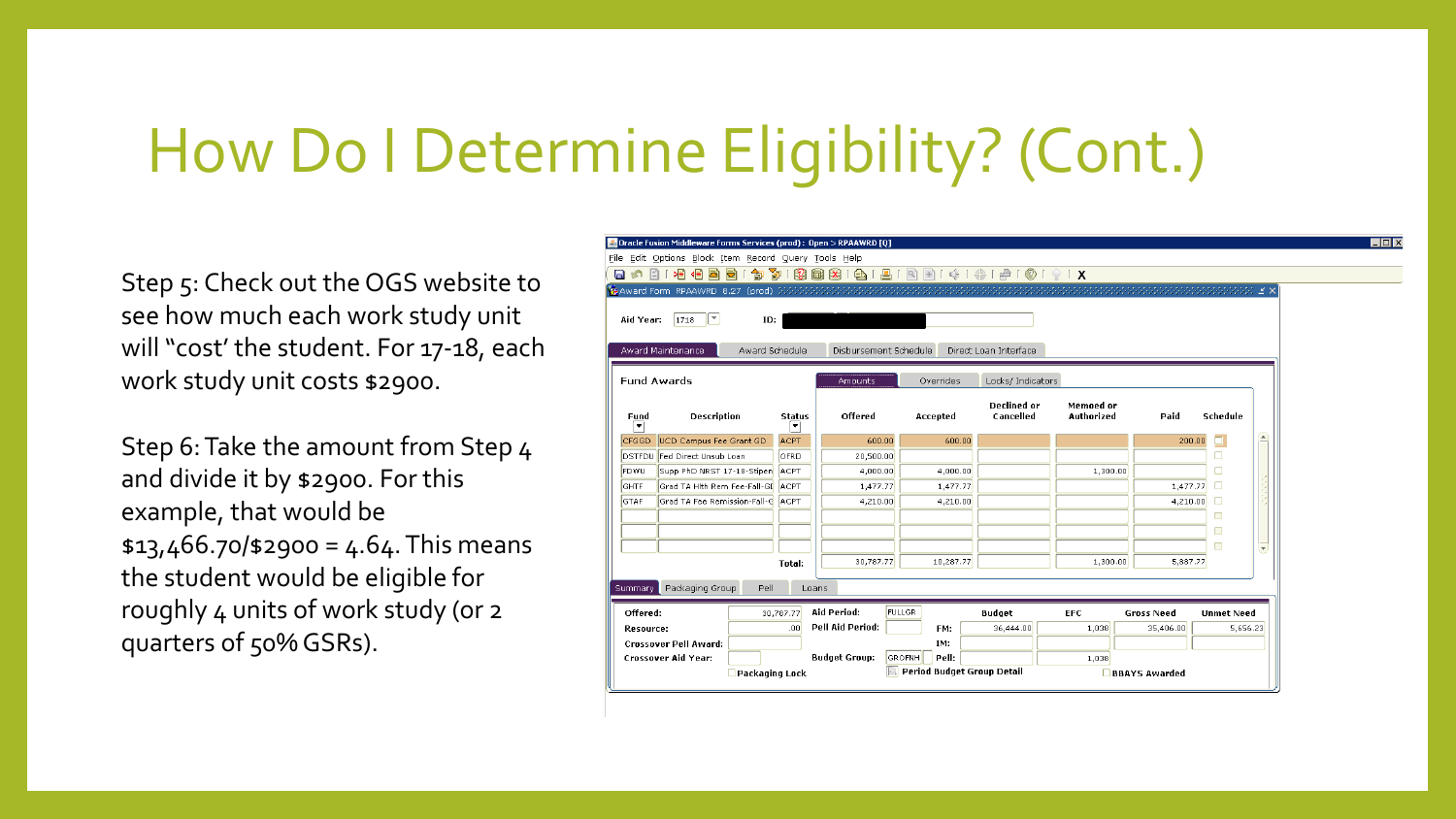## How Do I Determine Eligibility? (Cont).

Once Robin processes your work study request form, the work study units will appear like this on the student's RPAAWRD screen.

|                                  | Award Maintenance<br>Award Schedule |                              | Disbursement Schedule                         |                                   | Direct Loan Interface      |                         |                                |                                |
|----------------------------------|-------------------------------------|------------------------------|-----------------------------------------------|-----------------------------------|----------------------------|-------------------------|--------------------------------|--------------------------------|
|                                  | <b>Fund Awards</b>                  |                              | Amounts                                       | Overrides                         | Locks/ Indicators          |                         |                                |                                |
| Fund<br>$\overline{\phantom{a}}$ | <b>Description</b>                  | <b>Status</b><br>۰           | Offered                                       | Accepted                          | Declined or<br>Cancelled   | Memoed or<br>Authorized | Paid                           | Schedule                       |
| <b>CFGGD</b>                     | UCD Campus Fee Grant GD             | <b>ACPT</b>                  | 600.00                                        | 600.00                            |                            |                         | 200.00                         | $\blacktriangle$<br>$\Box$     |
| DSTFDU                           | Fed Direct Unsub Loan               | DECL                         |                                               |                                   | 20,500.00                  |                         |                                | п                              |
| FDHU                             | 2016-17 Grad Prog Fel-Stipen        | <b>ACPT</b>                  | 500.00                                        | 500.00                            |                            | 500.00                  |                                | П                              |
| GHRF                             | Grad RA Hith Rem Fee-Fall-GL        | <b>ACPT</b>                  | 1,477.77                                      | 1,477.77                          |                            |                         | 1,477.77                       | □                              |
| GHTF                             | Grad TA Hith Rem Fee-Fall-GD        | CNCL                         |                                               |                                   | .00.                       |                         |                                | ш                              |
| GRAF                             | Grad GSR Fee Rem-Fall-GD            | ACPT                         | 4,485.99                                      | 4,485.99                          |                            |                         | 4,485.99                       | п                              |
| GTAF                             | Grad TA Fee Remission-Fall-G        | CNCL                         |                                               |                                   | .00                        |                         |                                | П                              |
| <b>WORKG</b>                     | Federal Work-Study Grad             | <b>ACPT</b>                  | 2,900.00                                      | 2,900.00                          |                            |                         |                                | п<br>$\overline{\mathbf{v}}$   |
|                                  |                                     | <b>Total:</b>                | 9,963.76                                      | 9,963.76                          | 20,500.00                  | 500.00                  | 6,163.76                       |                                |
| Summary                          | Packaging Group<br>Pell             |                              | Loans                                         |                                   |                            |                         |                                |                                |
| Offered:<br>Resource:            |                                     | 9,963.76<br>.00 <sub>1</sub> | <b>Aid Period:</b><br><b>Pell Aid Period:</b> | <b>FULLGR</b><br>FM:              | <b>Budget</b><br>36,444.00 | <b>EFC</b><br>4,485     | <b>Gross Need</b><br>31,959.00 | <b>Unmet Need</b><br>21,995.24 |
|                                  | <b>Crossover Pell Award:</b>        |                              |                                               | IM:                               |                            |                         |                                |                                |
|                                  | <b>Crossover Aid Year:</b>          |                              | <b>Budget Group:</b>                          | GROFNH<br>Pell:                   |                            | 4,485                   |                                |                                |
|                                  | $\Box$ Packaging Lock               |                              | 倶                                             | <b>Period Budget Group Detail</b> |                            |                         | □BBAYS Awarded                 |                                |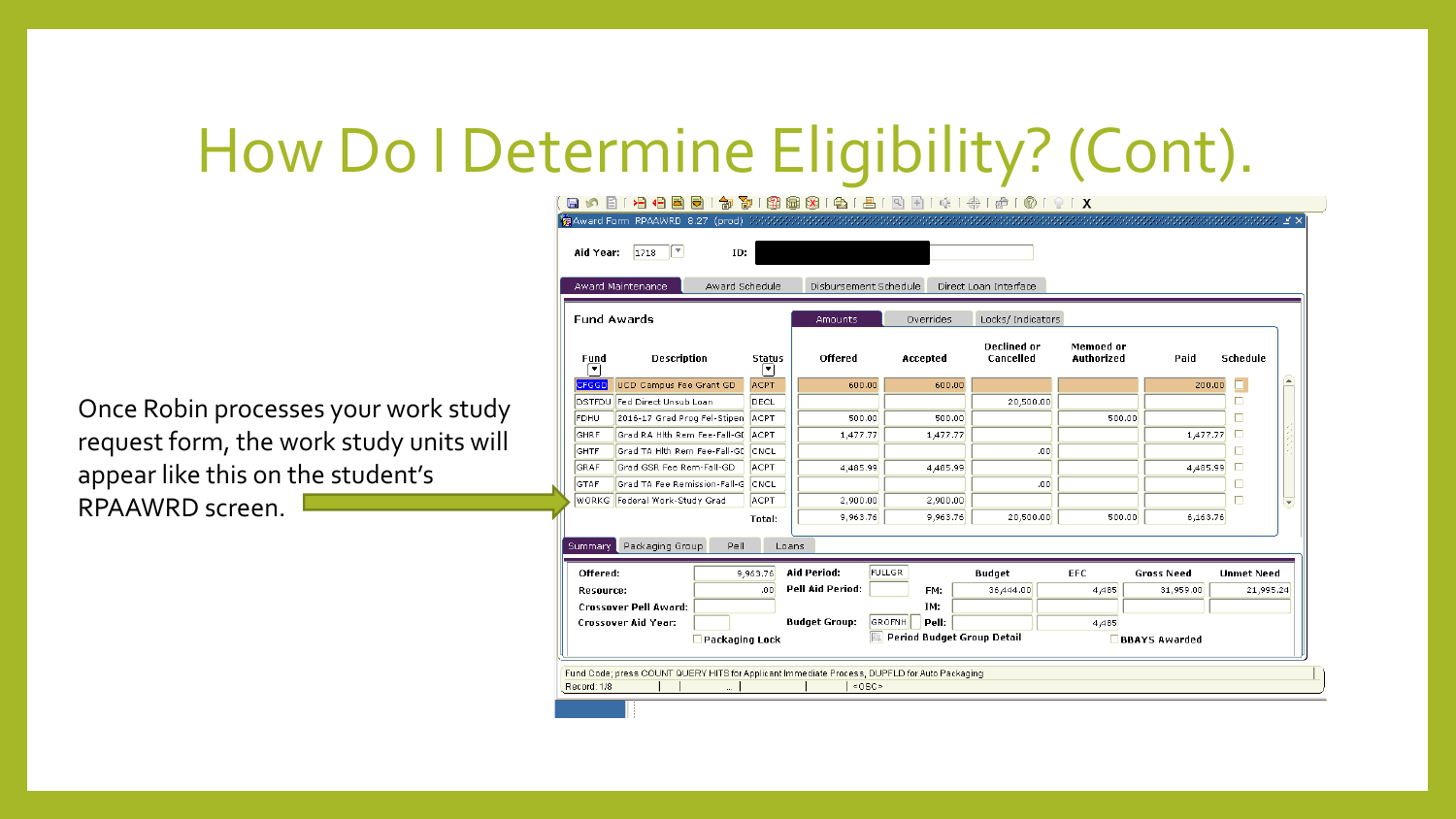## Practice Example #1

This student will be a GSR in Fall, Winter, and Spring, and has not been awarded any fellowship awards.

| Oracle Fusion Middleware Forms Services (prod) : Open > RPAAWRD [Q] |                       |                                    |                                         |                                 |                         |                   |                         |
|---------------------------------------------------------------------|-----------------------|------------------------------------|-----------------------------------------|---------------------------------|-------------------------|-------------------|-------------------------|
| File Edit Options Block Item Record Query Tools Help                |                       |                                    |                                         |                                 |                         |                   |                         |
| 相相<br>a)<br>圓<br><b>In</b><br>E                                     | 囹<br>御<br>12<br>Ð     | 圃<br>$\mathbf{x}$<br>$\bigoplus$ ( | $\mathbb{Q}$<br>昌「                      | 图 「咪 「● 「● 「◎ 」● 「 X            |                         |                   |                         |
|                                                                     |                       |                                    |                                         |                                 |                         |                   |                         |
|                                                                     |                       |                                    |                                         |                                 |                         |                   |                         |
| $\vert \nabla$<br>Aid Year:<br>1718                                 | ID:                   |                                    |                                         |                                 |                         |                   |                         |
|                                                                     |                       |                                    |                                         |                                 |                         |                   |                         |
| Award Maintenance                                                   | Award Schedule        | Disbursement Schedule              |                                         | Direct Loan Interface           |                         |                   |                         |
| <b>Fund Awards</b>                                                  |                       | <b>Amounts</b>                     | Overrides                               | Locks/ Indicators               |                         |                   |                         |
| Description<br>Fund                                                 | Status                | Offered                            | Accepted                                | <b>Declined or</b><br>Cancelled | Memoed or<br>Authorized | Paid              | <b>Schedule</b>         |
| ▼<br>Grad RA Hith Rem Fee-Fall-GI<br><b>GHRF</b>                    | ۰<br><b>ACPT</b>      | 1,477.77                           | 1,477.77                                |                                 |                         | 1,477.77          | ×                       |
| GRAF<br>Grad GSR Fee Rem-Fall-GD                                    | <b>ACPT</b>           | 4,485.99                           | 4,485.99                                |                                 |                         | 4,485.99          | □                       |
|                                                                     |                       |                                    |                                         |                                 |                         |                   | $\Box$                  |
|                                                                     |                       |                                    |                                         |                                 |                         |                   | $\Box$                  |
|                                                                     |                       |                                    |                                         |                                 |                         |                   | □                       |
|                                                                     |                       |                                    |                                         |                                 |                         |                   | □                       |
|                                                                     |                       |                                    |                                         |                                 |                         |                   | □                       |
|                                                                     |                       |                                    |                                         |                                 |                         |                   | $\blacksquare$          |
|                                                                     |                       | 5,963.76                           | 5,963.76                                |                                 |                         | 5,963.76          | $\overline{\mathbf{v}}$ |
|                                                                     | <b>Total:</b>         |                                    |                                         |                                 |                         |                   |                         |
| Packaging Group<br>Summary                                          | Pell                  | Loans                              |                                         |                                 |                         |                   |                         |
| Offered:                                                            | 5,963.76              | Aid Period:                        | <b>FULLGR</b>                           | <b>Budget</b>                   | <b>EFC</b>              | <b>Gross Need</b> | <b>Unmet Need</b>       |
| Resource:                                                           | .00                   | <b>Pell Aid Period:</b>            | FM:                                     | 36,444.00                       | 5,698                   | 30,746.00         | 24,782.24               |
| <b>Crossover Pell Award:</b>                                        |                       |                                    | IM:                                     |                                 |                         |                   |                         |
| <b>Crossover Aid Year:</b>                                          |                       | <b>Budget Group:</b>               | <b>GROFNH</b><br>Pell:                  |                                 | 5,698                   |                   |                         |
|                                                                     | <b>Packaging Lock</b> |                                    | E.<br><b>Period Budget Group Detail</b> |                                 |                         | □BBAYS Awarded    |                         |